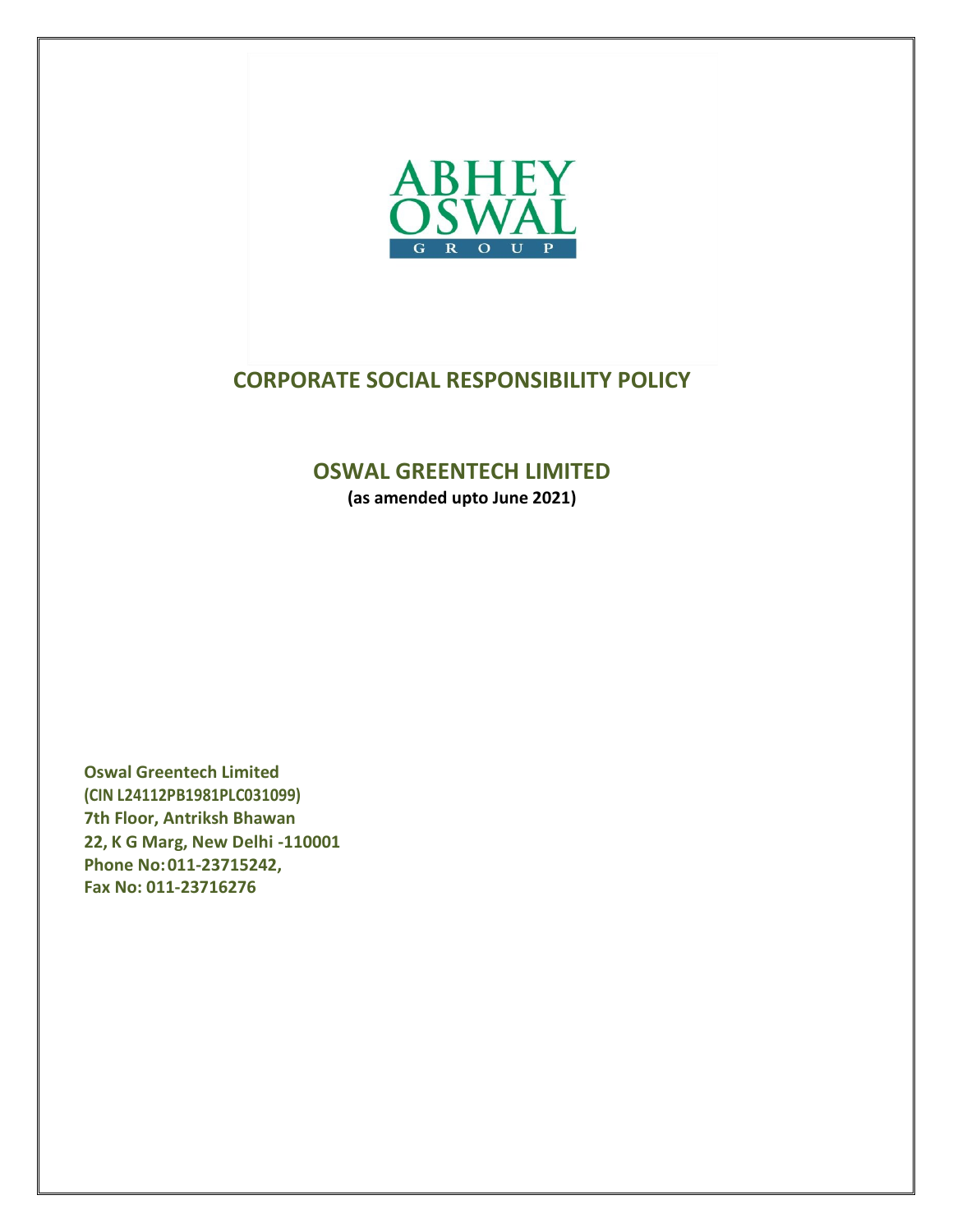# **OSWAL GREENTECH LIMITED CORPORATE SOCIAL RESPONSIBILITY POLICY**

### **Philosophy**

Any business is part of a dynamically symbiotic ecosystem, which sustains it and needs sustenance in turn. At Oswal, we believe in taking our corporate social responsibilities seriously and are committed to give back to society recognizing fully well how much we owe it. We actively look for opportunities to help and support the needy and the under served in various areas of human life: education, healthcare, culture, spirituality and more. These initiatives are independent of the normal conduct of our business. Programs, projects and activities (collectively "CSR Programs") carried out in this regard are the subject matter of this Policy.

### **Objective:**

The objective of this Policy is to operate Company's business in an economically, socially & environmentally sustainable manner, while recognizing the interests of all its stakeholders and other objects of the Company alongside taking up CSR Programs, directly or indirectly, that benefit the communities and society at large, over a period of time, in enhancing the quality of life & economic well -being of the local populace.

### **Applicability:**

The CSR policy has been formulated in consonance with provisions of Section 135 of the Companies Act, 2013. The Policy shall apply to all CSR Programs undertaken/ to be undertaken by the Company in India as detailed herein.

### **Definitions:**

"Company/Oswal"meansOswalGreentech Limited.

"Act" means The Companies Act, 2013 and includes Companies (Corporate Social Responsibility Policy) Rules, 2014 and all other applicable rules and any statutory modifications, re -enactment thereof.

"Board" means the Board of Directors of the Company.

"CSRCommittee"meanstheCorporateSocialResponsibility committeeconstitutedunder the provisions of theAct.

"Net Profit/ Profit" refers to the average net profits of the Company, calculated in the manner as provided under the Act.

"Policy" means this Policy on Corporate Social Responsibility ("CSR").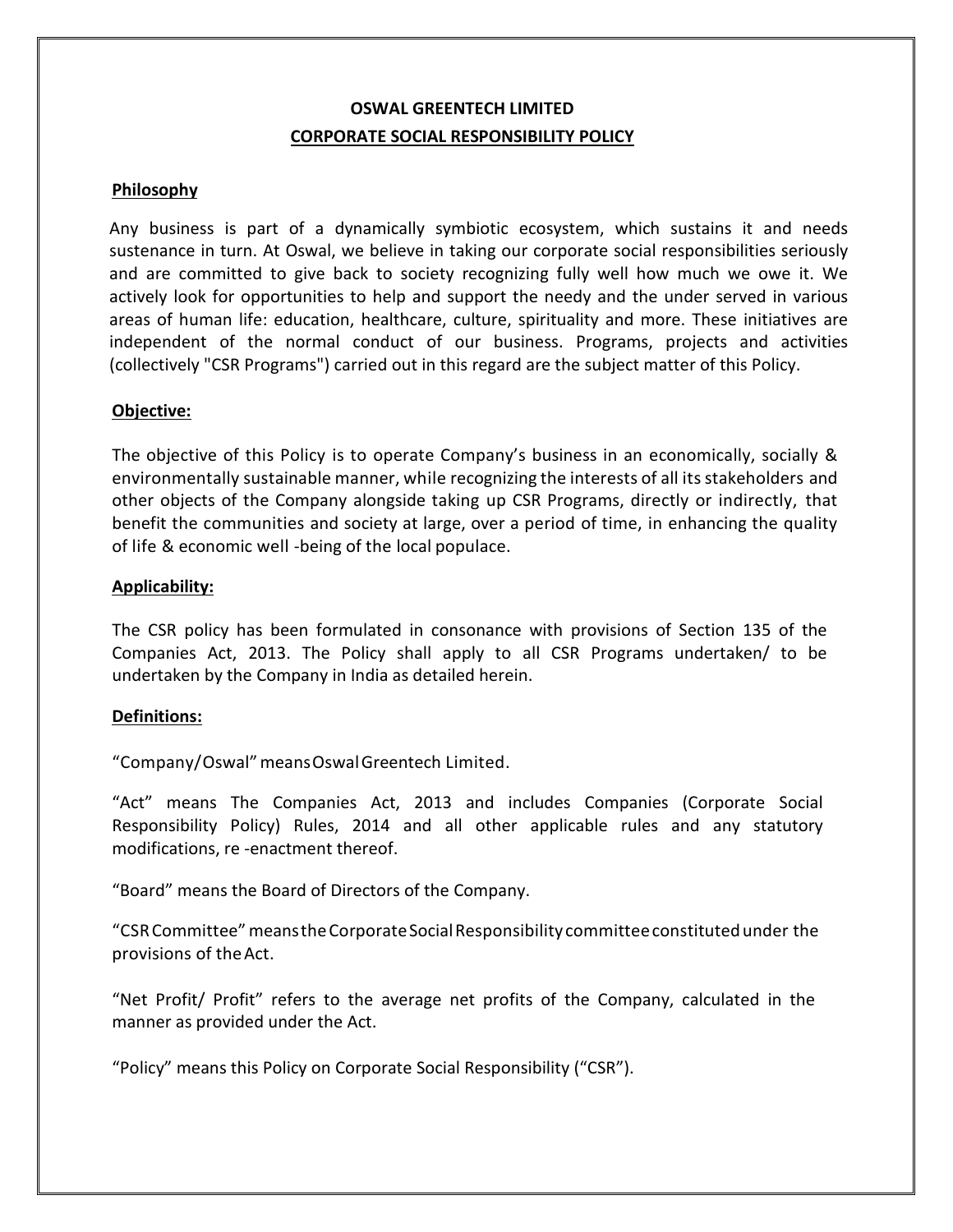Any other terms used but not defined in this Policy shall have the meaning given to them under the Act or any other applicable rules, guidelines and regulations prescribed there under.

#### **CSR Programs**:

CSR Programs at Oswal Greentech Limited shall direct towards achieving one or more of the following:

- $\triangleright$  To eradicate hunger, poverty and malnutrition, promoting preventive health care including preventive health care and sanitation including contribution to Swach Bharat Kosh set up by the Central Government for the promotion of sanitization and making available safe drinking water.
- $\triangleright$  To promote education, including special education and employment enhancing vocation skills especially among children, women, elderly and the differently abled and livelihood enhancement projects.
- $\triangleright$  To promote gender equality, empowering women, setting up homes and hostels for women and orphans, setting up old age homes, day care centers and such other facilities for senior citizens and measures for reducing inequalities faced by socially and economically backward groups.
- $\triangleright$  To ensure environmental sustainability, ecological balance, protection of flora and fauna, animal welfare, agroforestry, conservation of natural resources and maintain quality of soil, air and water including contribution to the Clean Ganga Fund set-up by the Central Government for rejuvenation of riverGanga.
- $\triangleright$  To protect national heritage, art and culture including restoration of buildings and sites of historical importance and works of art, setting up public libraries, promotion and development of traditional arts andhandicrafts.
- $\triangleright$  To take up measures for the benefit of armed forces veterans, war widows and their dependents (Central Armed Police Forces and Central Para Military Forces veterans, and their dependents including widows)
- $\triangleright$  To promote health awareness & immunity building initiatives.
- $\triangleright$  To support the medical treatment of cancer patients through Mohan Dai Oswal Cancer Hospital.
- $\triangleright$  To provide residential houses to the weaker section of society.
- $\triangleright$  To train to promote rural sports, nationally recognized sports, Paralympic sports and Olympic sports.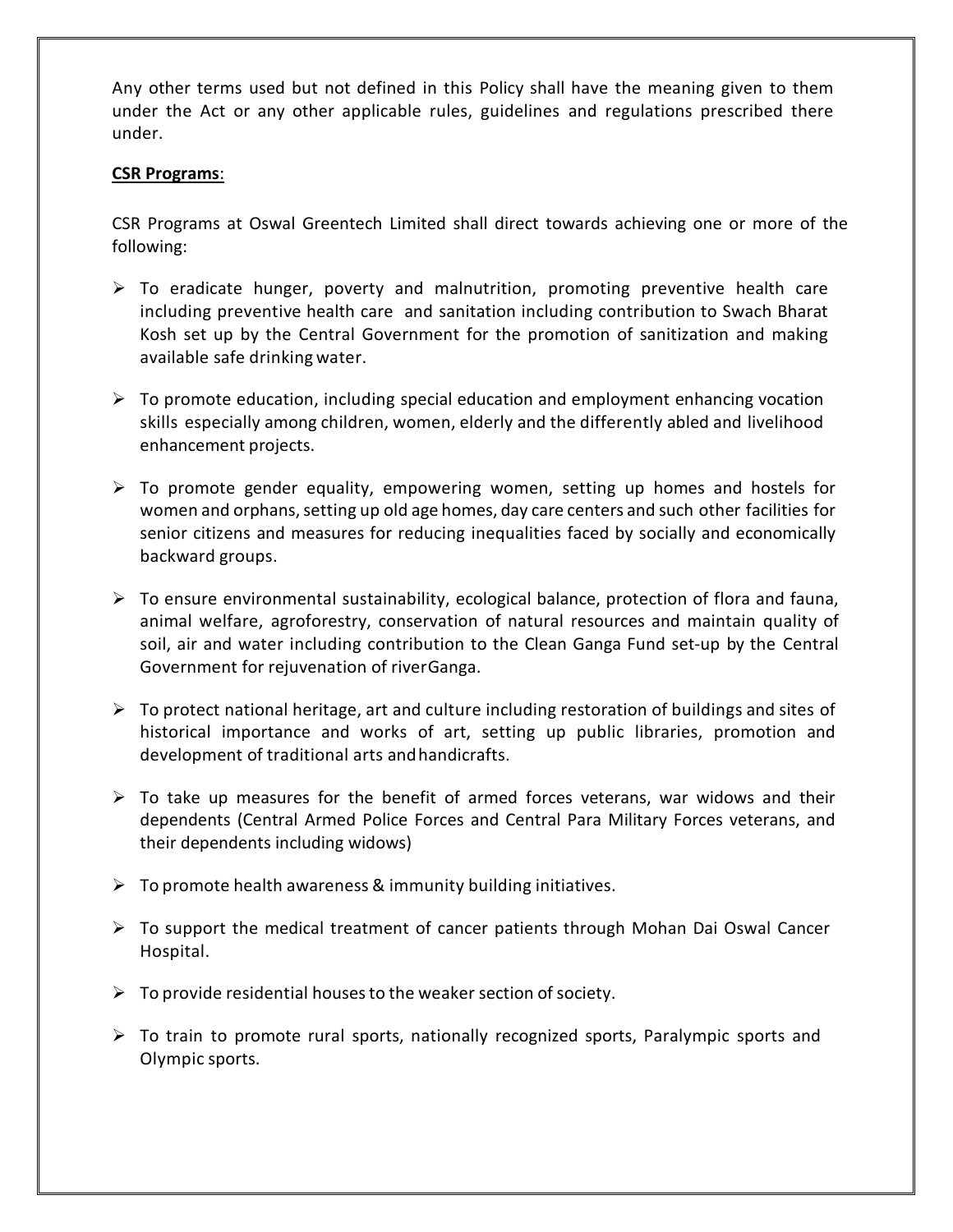- $\triangleright$  To contribute to Prime Minister's National Relief Fund or any other fund set up by the Central Government for socio-economic development and relief and welfare of the Scheduled Castes, the Scheduled Tribes, other backward classes, minorities and women.
- $\triangleright$  To contribute or fund to technology incubators located with academic institutions which are approved by Central Government.
- $\triangleright$  To promote rural development projects.
- $\triangleright$  To develop slum areas.
- $\triangleright$  To promote such other activities towards betterment of the society as the Board may think fit.
- $\triangleright$  To contribute to/ promote such other activities as may be notified in Schedule VII to the Companies Act 2013 by Central Government from time to time.

## **CSR Committee:**

The Board of Directors of the Company shall constitute/ reconstitute the CSR Committee from time to time in compliance with statutory requirements. The CSR Committee shall comprise of a minimum of three directors, atleast one of whom, shall be independent director. The composition and terms of reference of the Committee is available on the website of the Company at [www.oswalgreens.com.](http://www.oswalgreens.com/)

The CSR Committee shall be responsible for formulating and recommending to the Board the CSR policy and a CSR annual action plan, provided that the Board may alter such plan at any time during the financial year, as per the recommendation of its CSR Committee, based on reasonable justification to that effect. The CSR Committee reports to the Company's Board of Directors.

The CSR Annual Action Plan shall include the following:

- 1. List of CSR projects or programmes that are approved to be undertaken in areas or subjects specified in Schedule VII of the Act;
- 2. Manner of execution of such projects or programmes;
- 3. Modalities of utilisation of funds and implementation schedules for the projects or programmes;
- 4. Monitoring and reporting mechanism for the projects or programmes;
- 5. Details of need and impact assessment, if any, for the projects undertaken by the company.

# **Roles and responsibilities:**

- 1. Formulation, review and updating of policy including activities to be undertaken;
- 2. Recommendation of the CSR Annual Action Plan for CSR activities;
- 3. Recommend the amount of expenditure to be incurred on the activities referred to in schedule VII of the act;
- 4. Monitor the Corporate Social Responsibility Policy of the company from time to time;
- 5. Any other requirement as mandated/introduced under the Act and Rules thereto.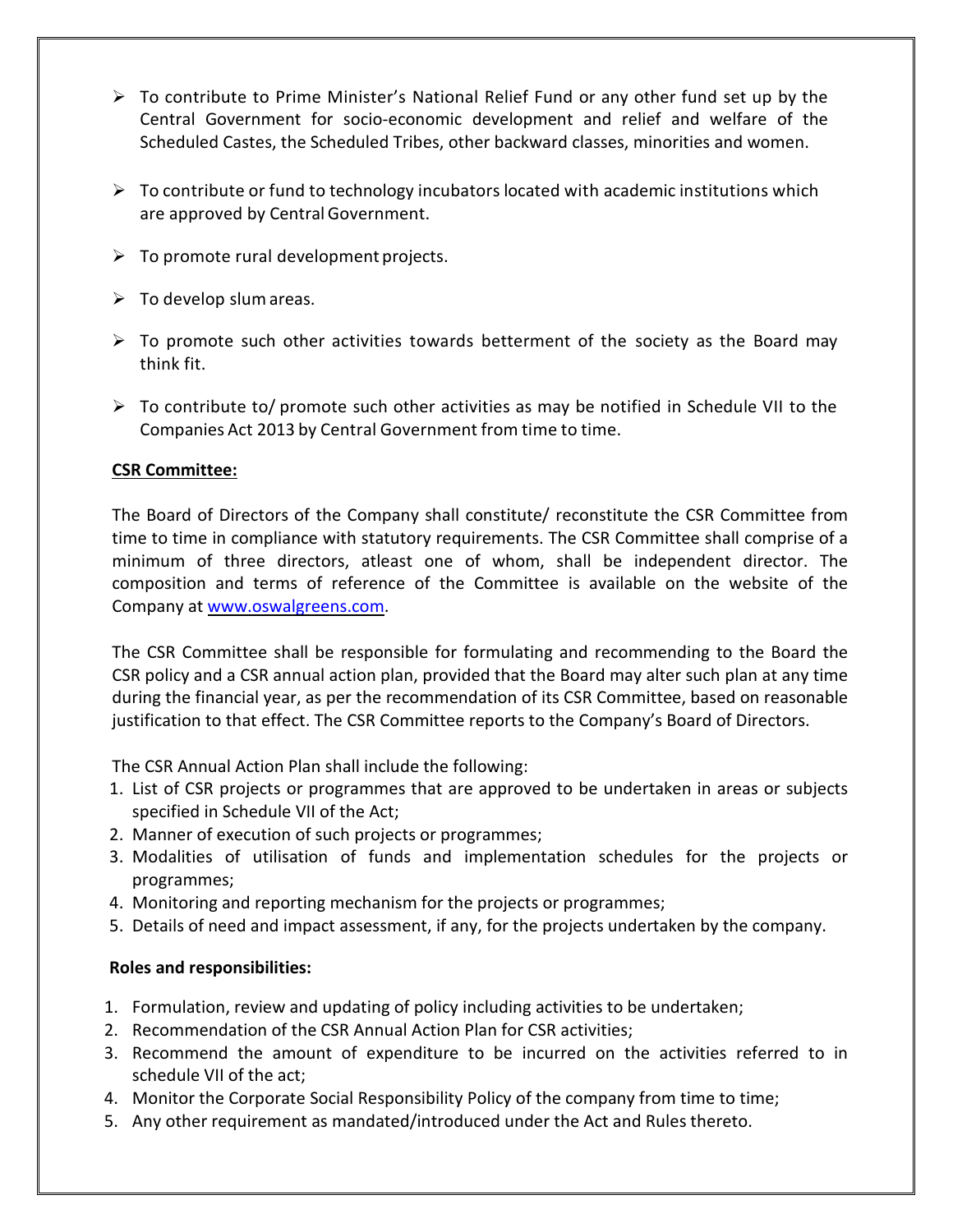The CSR Committee will also ensure that:

- 1. The Board's Report shall include an annual report on CSR containing particulars specified in the Companies (Corporate Social Responsibility Policy) Rules, 2014 including the amendments if any;
- 2. The Policy is displayed on the company's website, [www.oswalgreens.com](http://www.oswalgreens.com/) in such manner as be prescribed.

# **Planning and Implementation:**

The Company shall implement CSR Programs through Company personnel or through external implementing agencies or through other Trusts, Foundations and Section 8 companies that may be established by the Company from time to time. In such cases, the Company will specify the CSR Programs which may be undertaken by those Trusts/ Foundations in accordancewith their Objects and administrative and accounting processes laid down in the respective Trust Deeds/Charter documents. The Company shall list the CSR projects/ activities to be undertaken as per format prescribed in the Annexure A.

## **A. Implementing Agencies:**

The CSR projects/ activities can be undertaken by the Company itself or through:

- 1. a company established under Section 8 of the Act, or a registered public trust or a registered society, registered under Section 12A and 80G of the Income Tax Act, 1961 (43 of 1961),
- 2. established by the Company, either singly or along with any other company, or a company established under Section 8 of the Act or a registered trust or a registered society, established by the Central Government or State Government; or
- 3. any entity established under an Act of Parliament or State Legislature; or
- 4. a company established under section 8 of the Act, or a registered public trust or a registered society, registered under Section 12A and 80G of the Income Tax Act, 1961, and having an established track record of at least three years in undertaking similar activities.
- Every entity covered under Para (A) above, who intends to undertake any CSR activity shall register itself with the Central Government in accordance with the provisions of the Act.

Provided that this shall not affect the CSR projects or programmes approved prior to April 1, 2021.

• The Company may also collaborate with other companies for undertaking projects or programmes or CSR activities in such a manner that the CSR committees of respective companies are in a position to report separately on such projects or programmes in accordance with the Rules.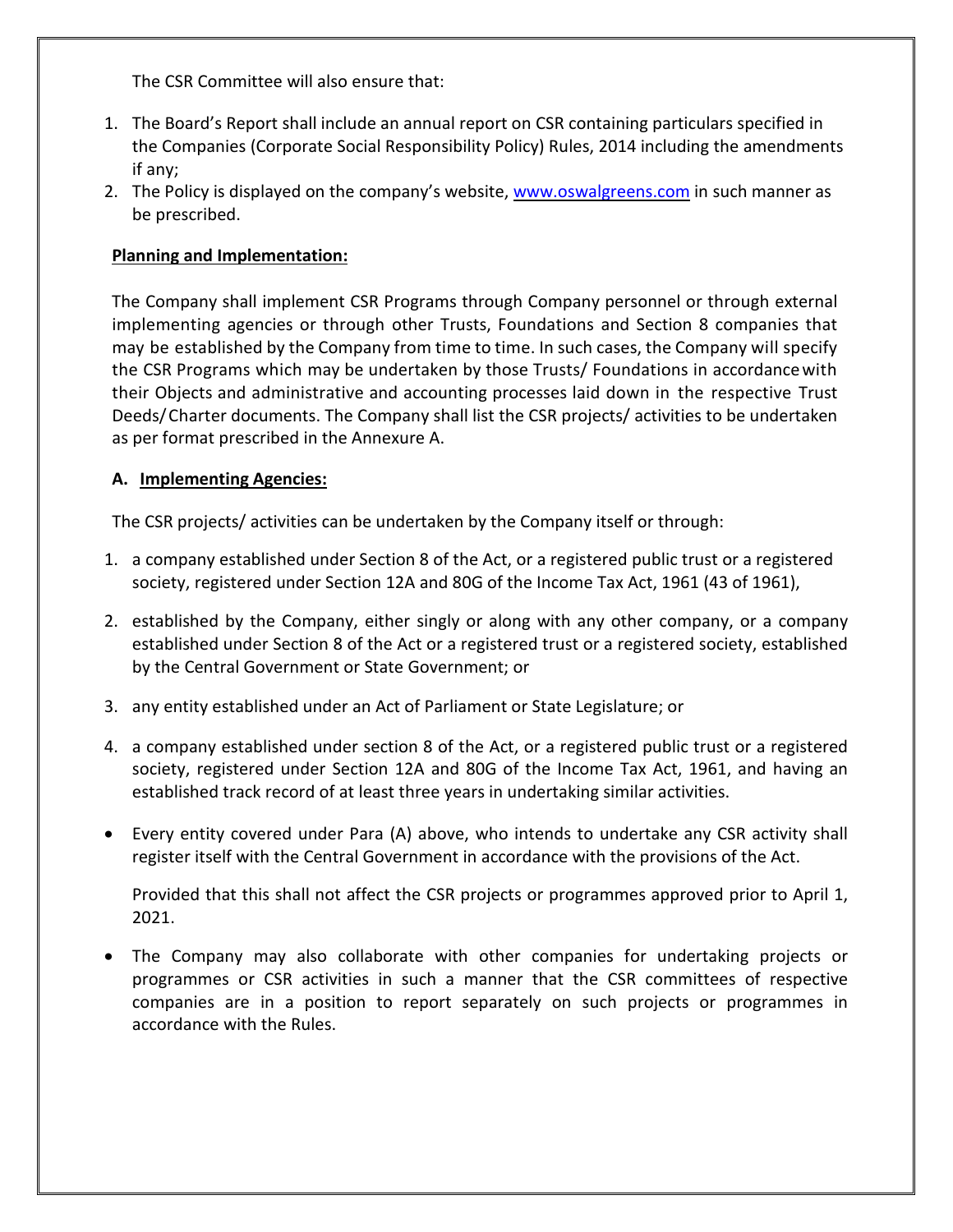• The Chief Financial Officer or any other person responsible for financial management of the Company shall certify to the Board that the funds disbursed for CSR projects/activities have been utilised for the purposes and in the manner as approved by the Board of Directors of the Company.

# **B. CSR Teams**

The CSR Committee may constitute a CSR team comprising of such members as the Committee may deem appropriate. The CSR Team will be responsible for the actual on-ground implementation of CSR projects across the various areas of intervention of the Company. They will also:

- a. Be responsible for the execution of the decisions taken by the CSR Committee.
- b. Implement projects based on set targets and action plans and regularly monitor them.
- c. Find suitable implementation partners and conduct due diligence.
- d. Evaluate possible collaborations with other organizations on CSR projects.
- e. Provide periodic progress reports to the CSR Committee.

## **Monitoring & Reporting:**

The CSR Committee will be responsible for the monitoring CSR activities and report to the Board from time to time.

The CSR Committee has the powers to:

- a) Seek monitoring and implementation report from the Organizations receiving funds.
- b) Delegate a designated company official to co-ordinate with the Organization receiving funds to inspect the activities undertaken and ensure information in a timely manner.

The Board may seek a short progress report from the CSR Committee on a quarterly basis.

### **Impact assessment**

The Company may take up appropriate evaluation and impact assessment of all or selected projects. Third parties may be engaged for this to ensure objective assessment. There shall be clarity about the objective/scope of the project and the need it is attempting to address.

Further, in respect of the projects to which the provisions of the Act and Rules thereunder relating to impact assessment are applicable, the Company, if required, shall undertake impact assessment, through an independent agency. The impact assessment reports shall be placed before the Board and shall be disclosed in such manner and at such place as may be prescribed in the Act.

## **Frequency of Meetings**

The meetings of the Committee could be held at such periodic intervals as may be required.

## **Quorum**

Minimum two (2) members shall constitute a quorum for the Committee meeting.